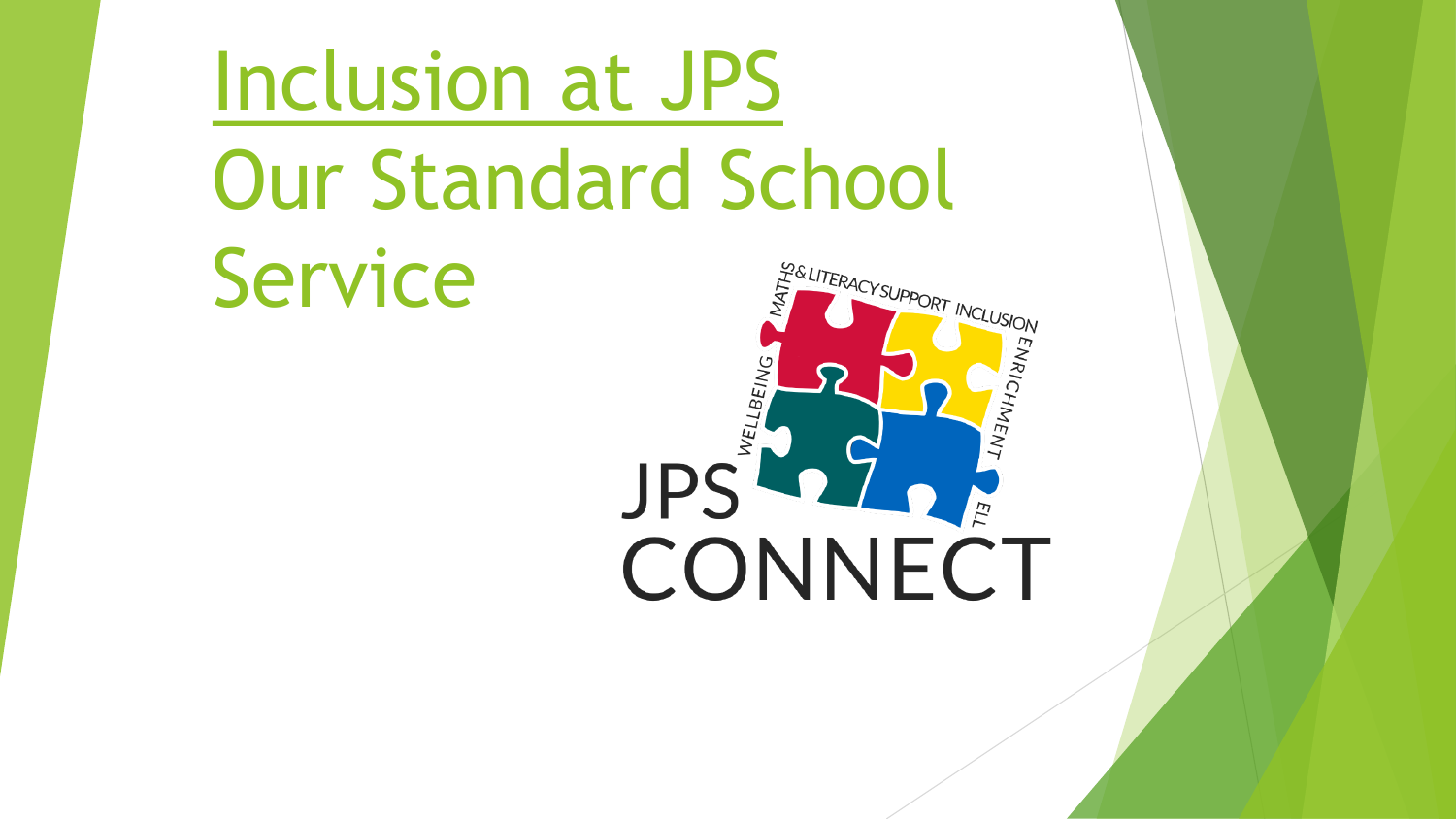#### **The JPS Connect Team**

| <b>Head of Wellbeing</b>                         | <b>Olivia Gavin</b>       |
|--------------------------------------------------|---------------------------|
| <b>Wellbeing counsellor</b>                      | <b>Helene de Bergeyck</b> |
| <b>Head of Inclusion</b>                         | <b>Elspeth Mackie</b>     |
| <b>SENCO</b>                                     | <b>Lisa Slater</b>        |
| <b>Head of Enrichment</b>                        | Aileen Beardsmore         |
| <b>Inclusion teacher</b>                         | <b>Jodie Quinn</b>        |
| Inclusion teacher                                | <b>Carly Williams</b>     |
| Inclusion teacher                                | <b>Helen Hingley</b>      |
| <b>ELL coordinator</b>                           | <b>Manique Piyatunga</b>  |
| <b>Specialist inclusion TA</b>                   | <b>Louise Hasler</b>      |
| <b>Specialist inclusion TA</b>                   | <b>Marlena Coope</b>      |
| <b>Specialist inclusion TA</b>                   | <b>Faridah Merchant</b>   |
| <b>Specialist inclusion TA</b>                   | <b>Aparna Grover</b>      |
| <b>Specialist inclusion TA</b>                   | <b>Rana Al Nouno</b>      |
| <b>Enrichment events coordinator</b>             | Smita Jain                |
| <b>Listening program and Admin</b><br>support TA | <b>Margret Rizk</b>       |

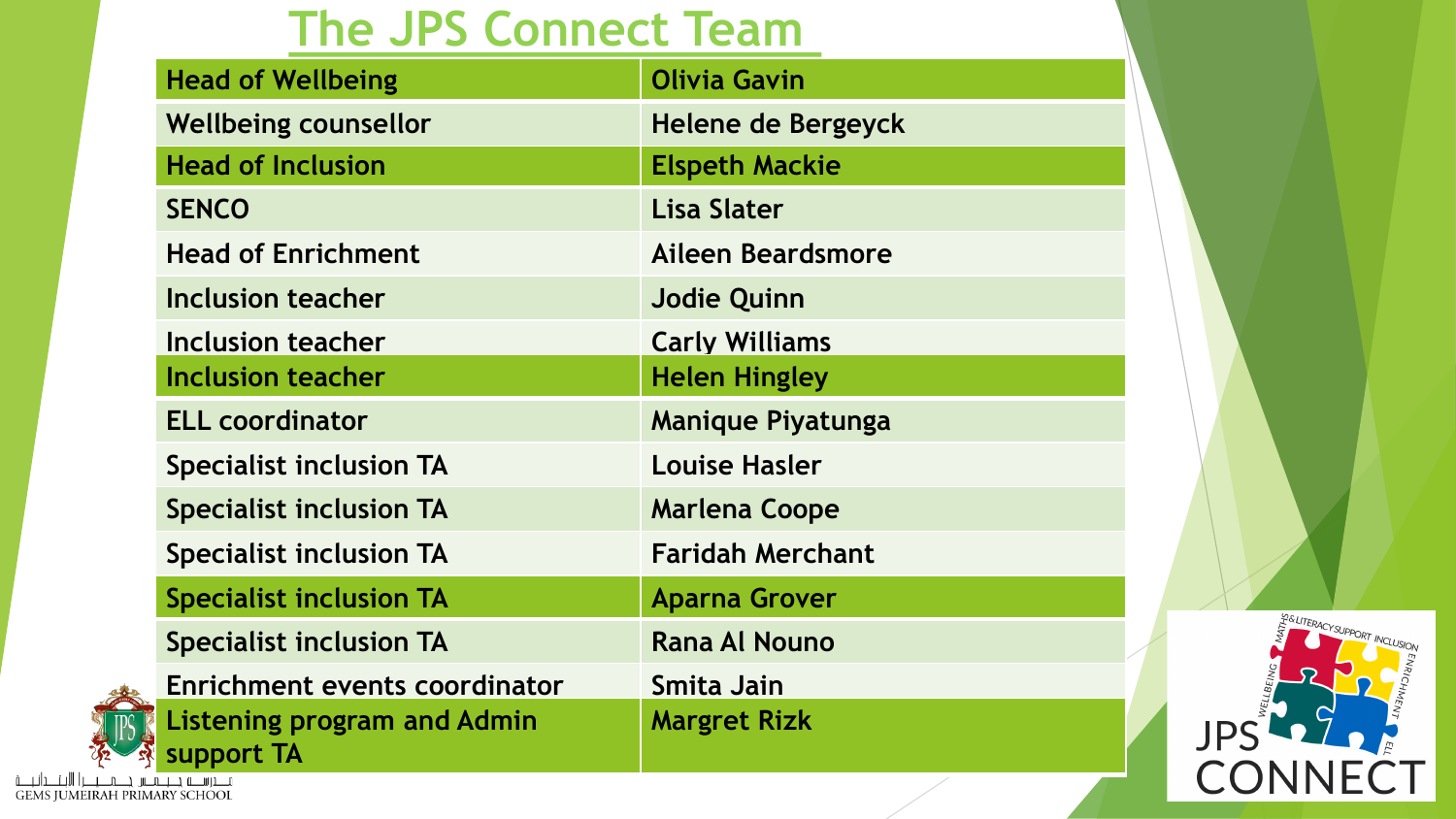#### Introduction

**JPS is an inclusive school, operating in line with the KHDA 'Dubai Inclusive Education framework' requirements.**

- The GEMS vision for inclusive education is that we 'achieve excellence together' by all students receiving the support they need.
- At JPS, we aim to support all our children to meaningfully belong to our school community.
- We value children's contributions and encourage Students of Determination to engage purposefully in their learning.
- We aim for all our children to experience success by skillfully planning meaningful learning opportunities.



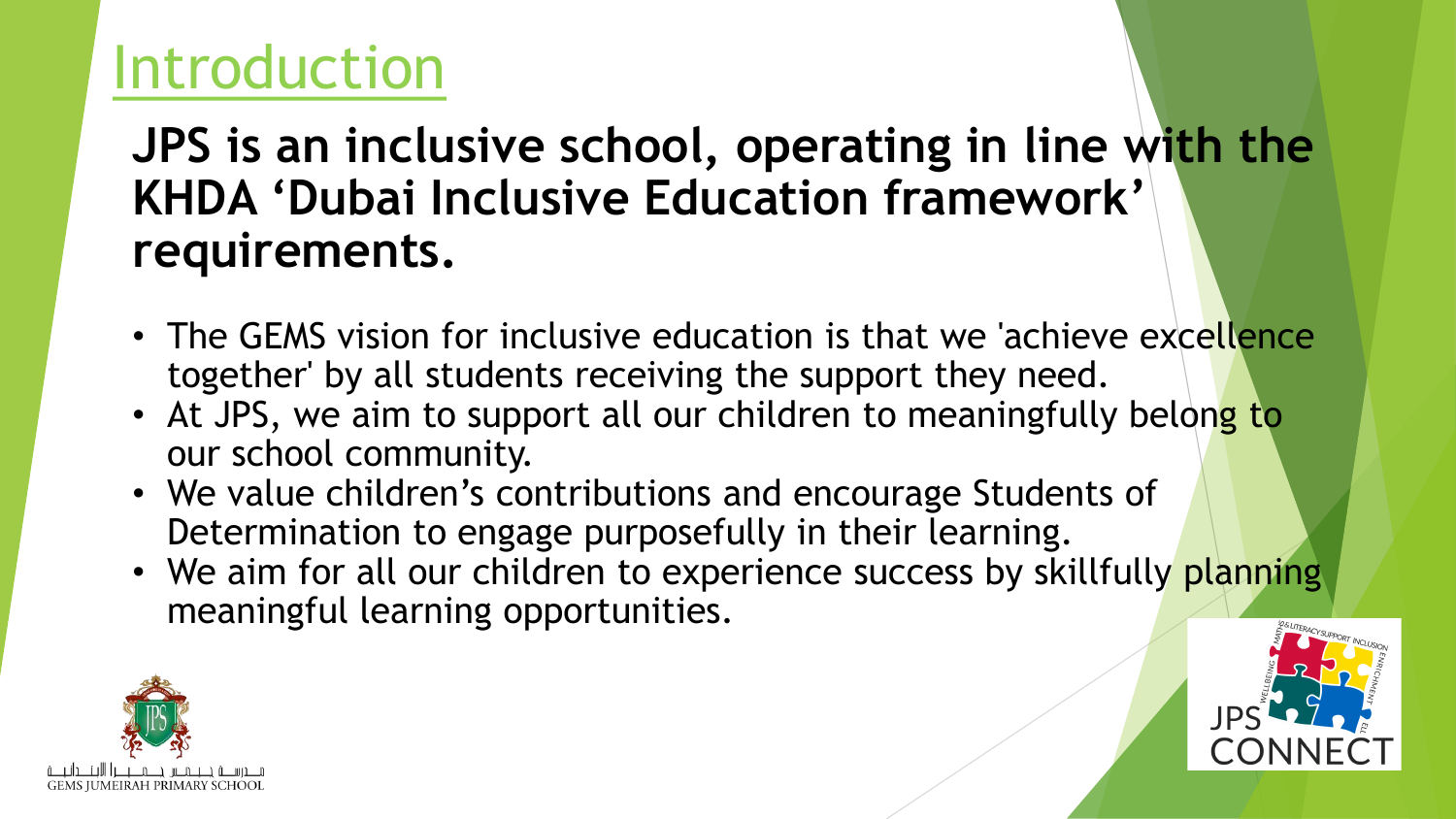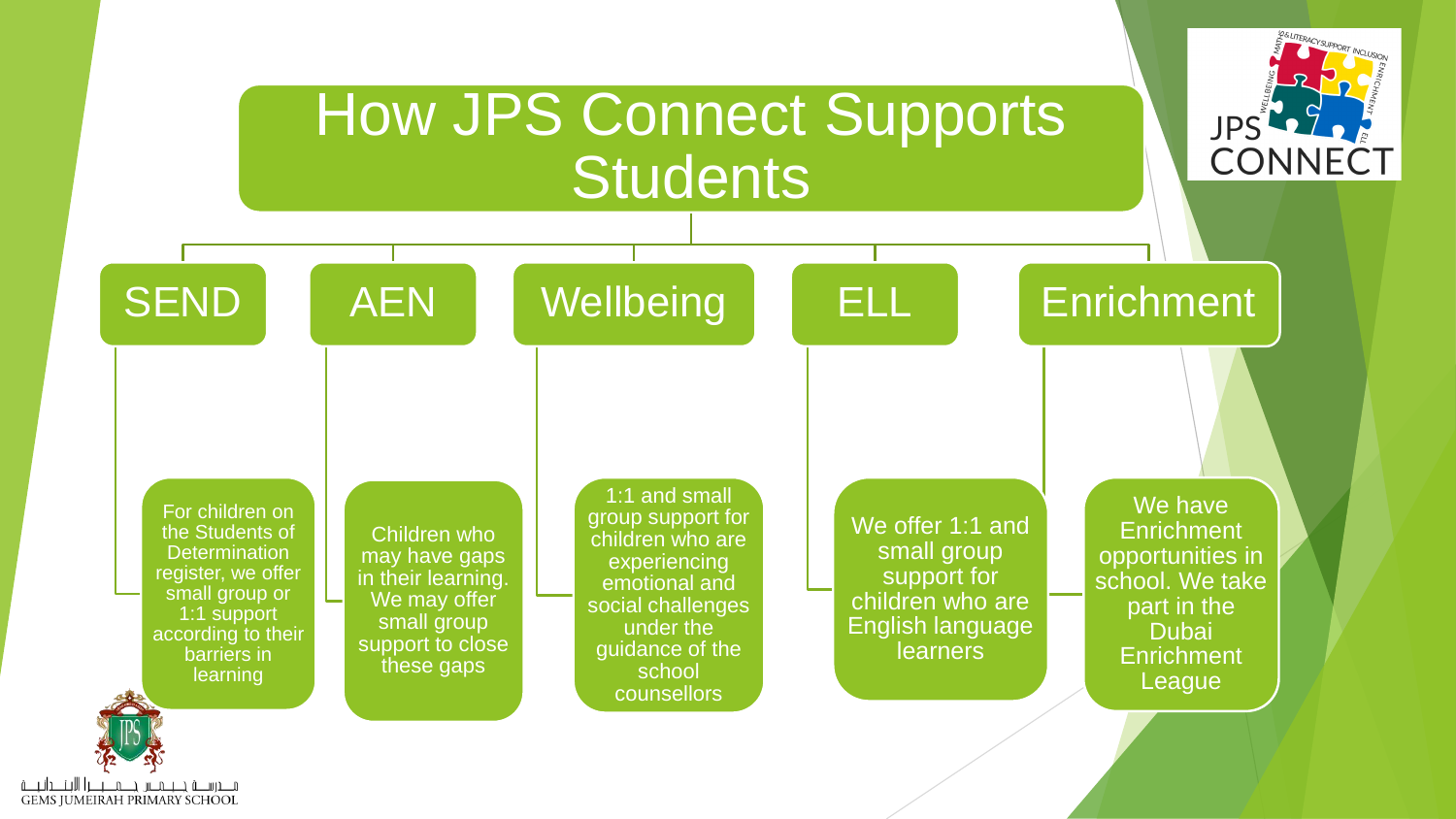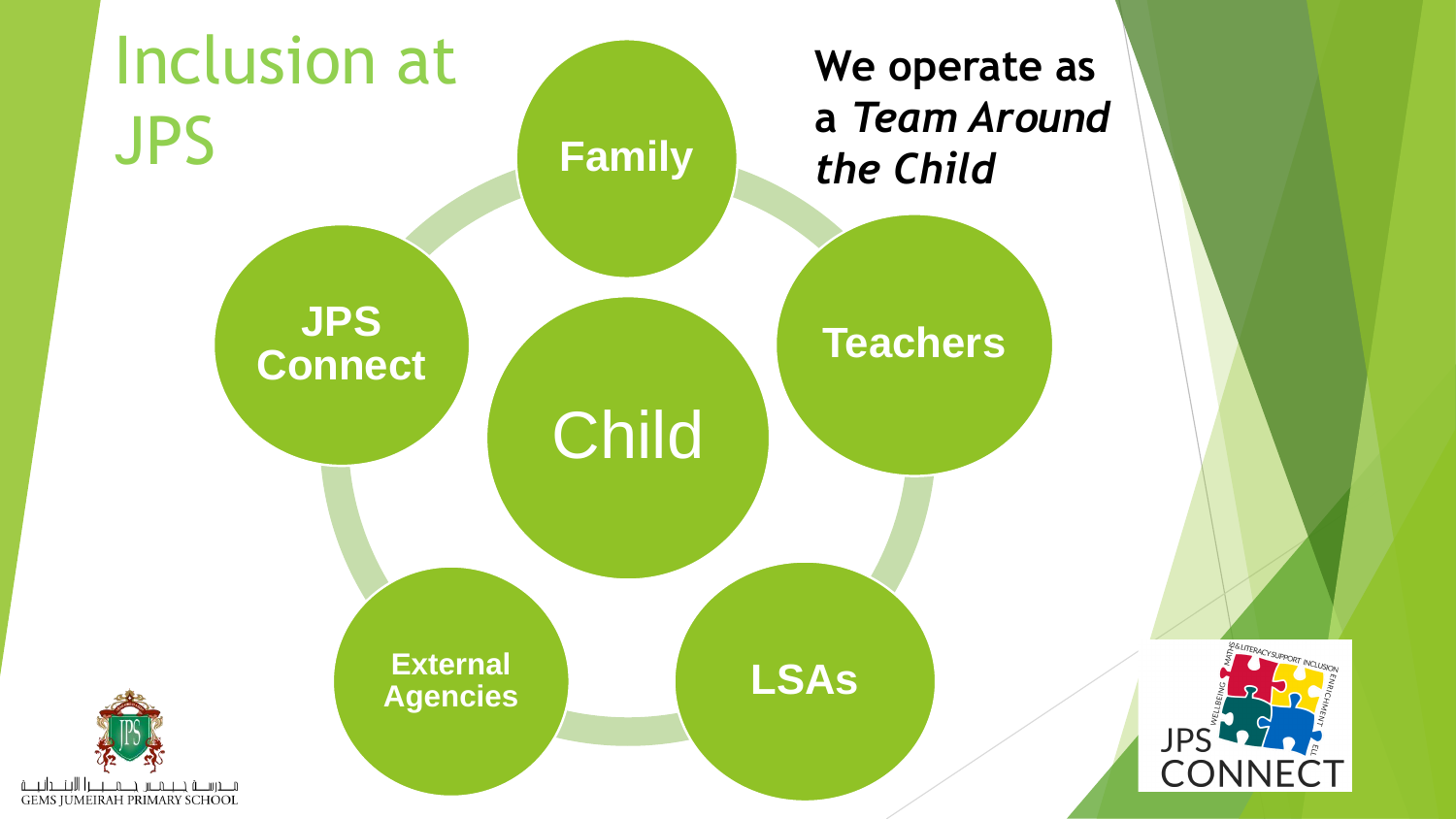## Highlights of our offer

- JPS follows Policy and Directives from the KHDA Inclusion Framework
- JPS is committed to continuous improvement for all our students
- At JPS, provision is fluid; we adapt to the ever-changing needs of the children
- JPS Connect has an open door policy for parents and students
- We have a thorough knowledge of our students and accommodations are made, where necessary, after undertaking risk assessments



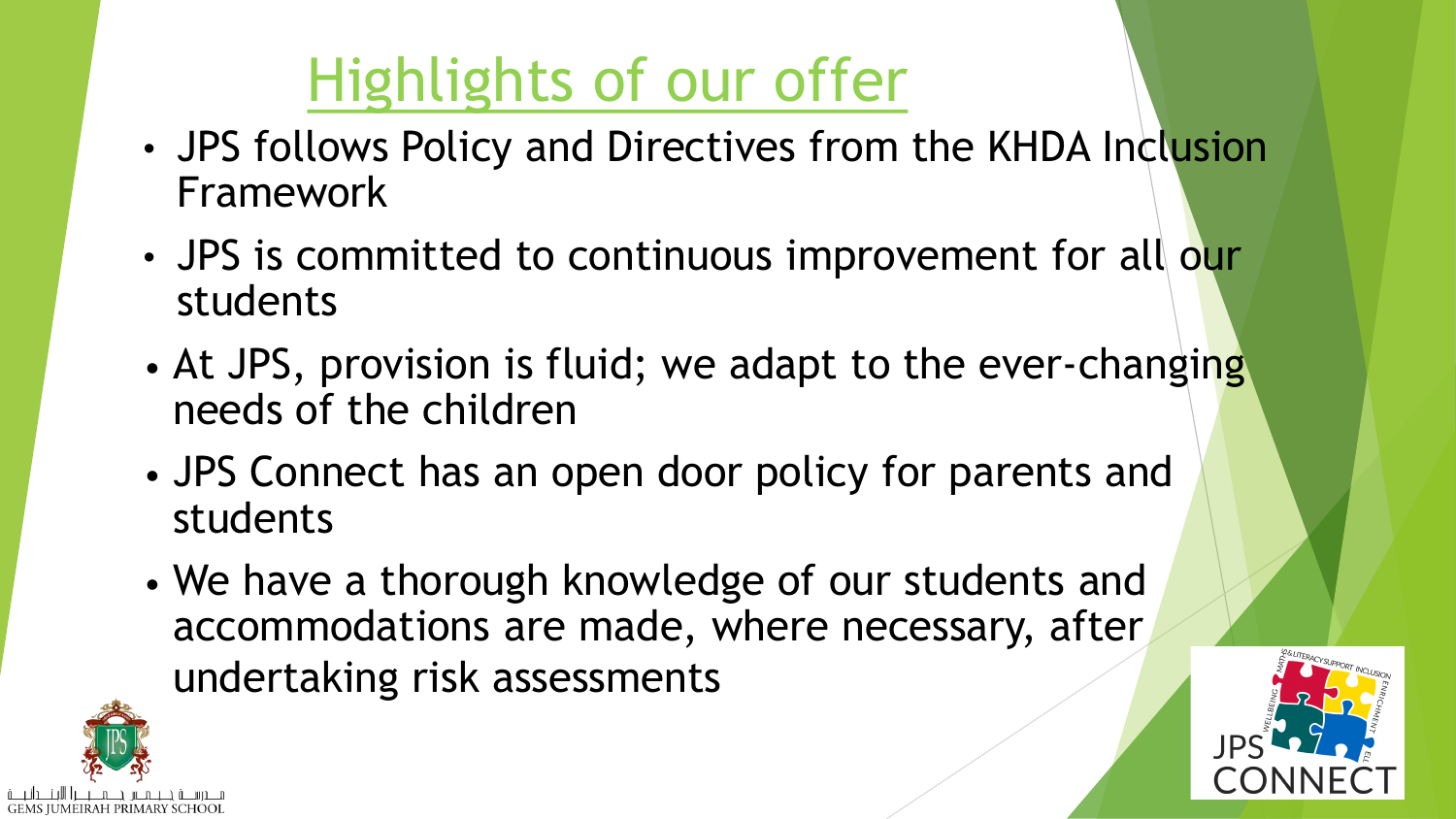#### Levels of Support at JPS



**Level 1:**  Quality First Teaching; differentiation; TA small group support, where necessary; booster computer-based interventions.

Children at Level 2 and 3 will be placed on our school Students of Determination register or Additional Educational Needs register. This information may be shared with KHDA.



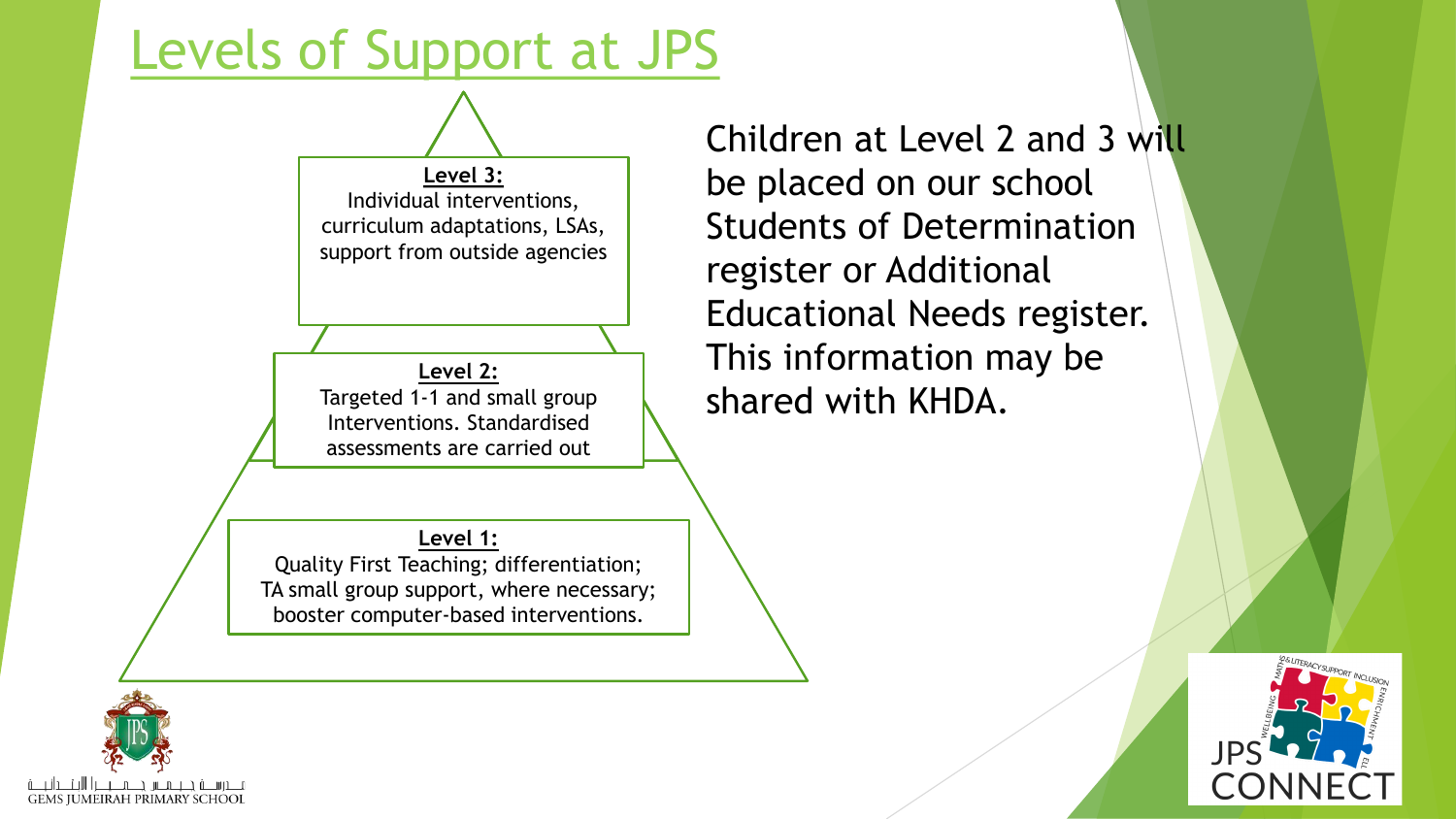#### The identification and support process

| 6985          | Assess, plan, do, review is<br>in place.                                                                                                                                                                                                                                                                                    |
|---------------|-----------------------------------------------------------------------------------------------------------------------------------------------------------------------------------------------------------------------------------------------------------------------------------------------------------------------------|
| <b>BULLAR</b> | We offer standardised screeners and<br>assessments at JPS to help us identify any<br>barriers to learning. Results allow us to plan the<br>most effective support for children who require<br>it. Children's progress is monitored by their<br>class teacher. Sometimes children can be<br>identified on entry into school. |
|               | Meetings are held with parents to discuss<br>any identified issues or needs and support<br>plans are discussed.                                                                                                                                                                                                             |
|               | Child is placed at either level 1, 2 or 3 on<br>the Students of Determination, Additional<br>Educational Needs or English Language<br>Learners register.                                                                                                                                                                    |
| PLAN          | Where appropriate, pupil profiles,<br>termly target plans and Individual<br>Education Plans are drawn up.                                                                                                                                                                                                                   |
|               | IEPs, termly target plans and support<br>levels are reviewed regularly.                                                                                                                                                                                                                                                     |



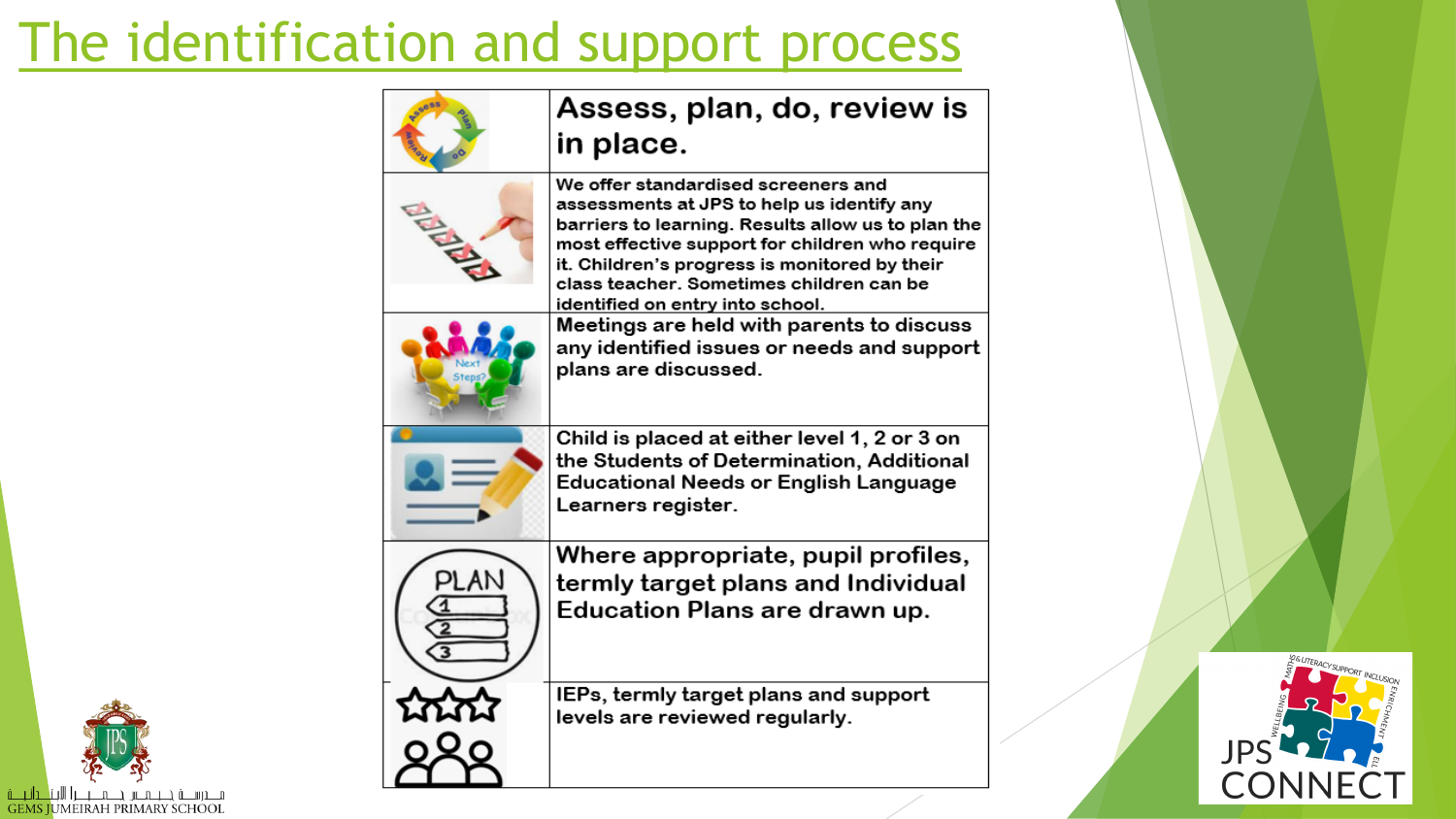#### Support we can offer

#### students

| Area of need |                                  |   | How we support<br><b>students</b>                                                                                                                                                                                                    |
|--------------|----------------------------------|---|--------------------------------------------------------------------------------------------------------------------------------------------------------------------------------------------------------------------------------------|
|              | <b>Cognition and Learning</b>    | ٠ | 1-1 or small group<br>support for Literacy<br>and Numeracy<br>Specific resources to<br>support learning needs<br>The Listening Program<br><b>LSAs</b><br><b>Curriculum adaptations</b><br>Access arrangements<br>for exams and tests |
|              | Communication and<br>Interaction |   | Speech and Language<br>therapy available in<br>school from KidsFirst                                                                                                                                                                 |
|              | <b>Social and Emotional</b>      |   | Wellbeing team support<br>students and families 1.<br>1 and in small groups                                                                                                                                                          |
|              | Physical, sensory and<br>medical | ٠ | School medical team<br>support<br>Physical adaptations to<br>the school building for<br>accessibility<br><b>Occupational Therapy</b><br>specialist support from<br><b>KidsFirst</b>                                                  |



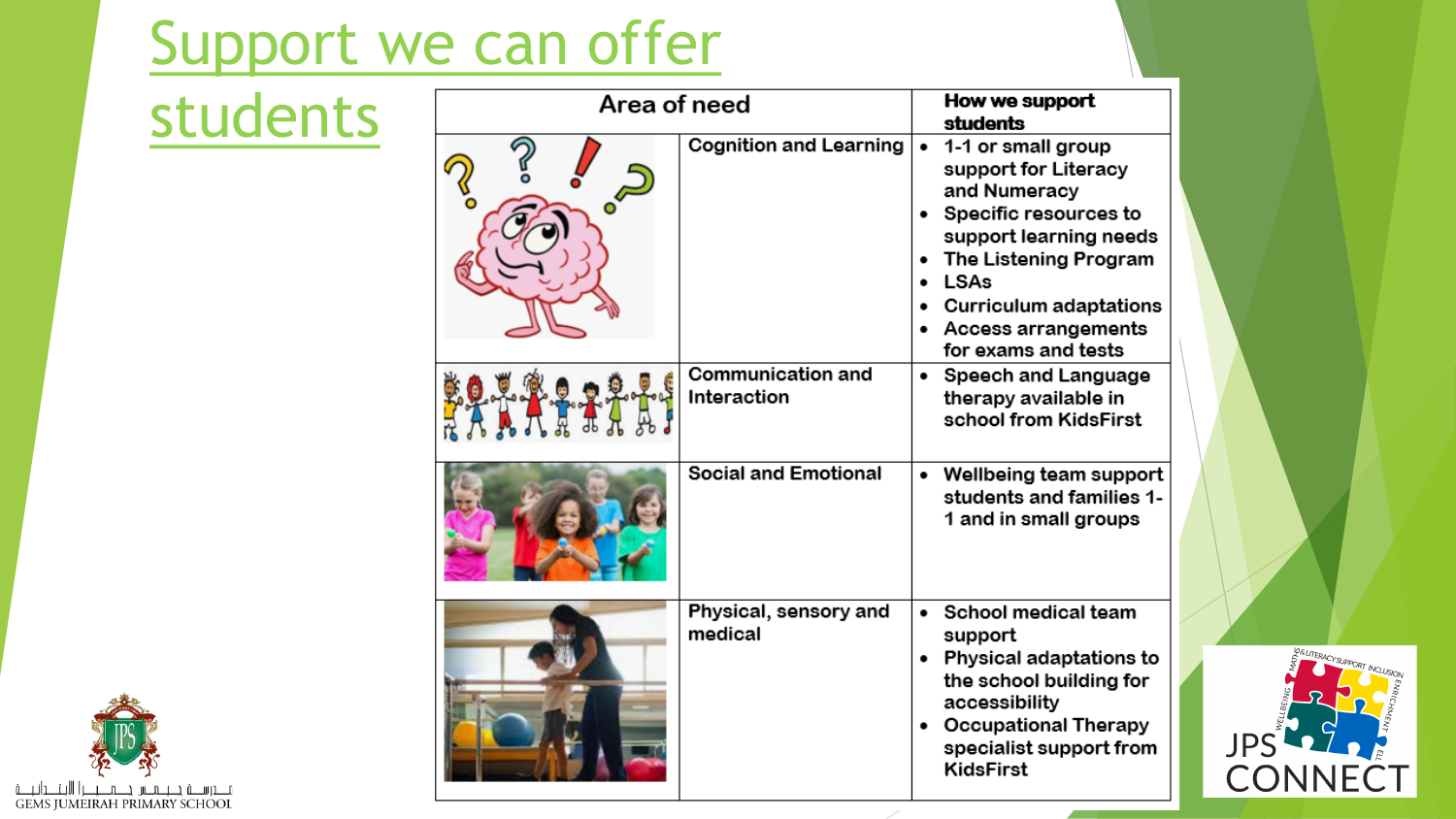## How do we know how your child is doing?



JUMEIRAH PRIMARY SCHOOI

**We regularly monitor children's levels of learning and make adaptations to support to ensure our students feel success and are making progress** 

- We have an open door policy for parents
- JPS Connect support teachers in the classroom
- We monitor our student's progress in the classroom
- IEPs are written and regularly reviewed with all key stakeholders - parent, child, class teacher, outside agencies and JPS Connect teachers.